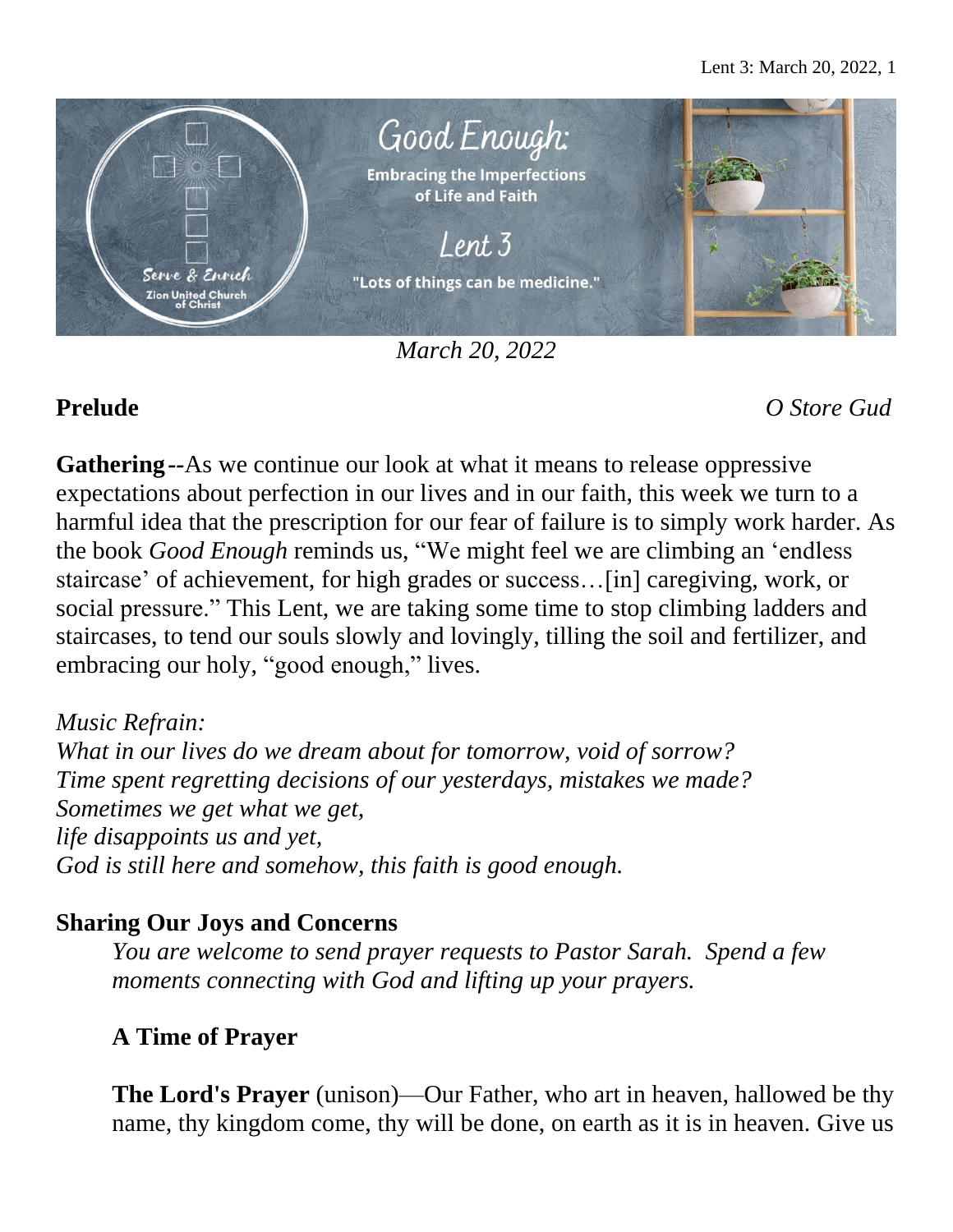this day our daily bread. And forgive us our debts, as we forgive our debtors. And lead us not into temptation, but deliver us from evil. For thine is the kingdom, and the power, and the glory, forever. Amen.

### **We Hear God's Word** *Luke 13: 6-9 (NRSV)*

Then he told this parable: "A man had a fig tree planted in his vineyard; and he came looking for fruit on it and found none. So he said to the gardener, 'See here! For three years I have come looking for fruit on this fig tree, and still I find none. Cut it down! Why should it be wasting the soil?'

He replied, 'Sir, let it alone for one more year, until I dig around it and put manure on it. If it bears fruit next year, well and good; but if not, you can cut it down.'"

**Mission Moments –** One Great Hour of Sharing Stories

### **We Respond to God's Word with Our Giving**

**Invitation—** Around the world, gifts given by this faith community to One Great Hour of Sharing weave together a tapestry of faith, hope, and love in action. We are grateful for the opportunity to change the world through our acts of kindness, large and small.+ We bring our gifts this day, knowing that God will help tend to the seeds that we plant. We bring our gifts, with hope for the future, that one day they might bear fruit.

**March Benevolence**—God's Bounty Food Pantry

You can mail your offerings to our office or give online at www.zionuccindy.net/donate

### **Doxology**

Praise God from whom all blessings flow, Praise Jesus Christ, our burdens know, Praise Spirit through whom our hearts grow, Praise Three-in-One, from here below.

**We Give Thanks**— We offer these gifts, O God, in the spirit of love. May the gifts that we offer this day embody our loving response to your great love for